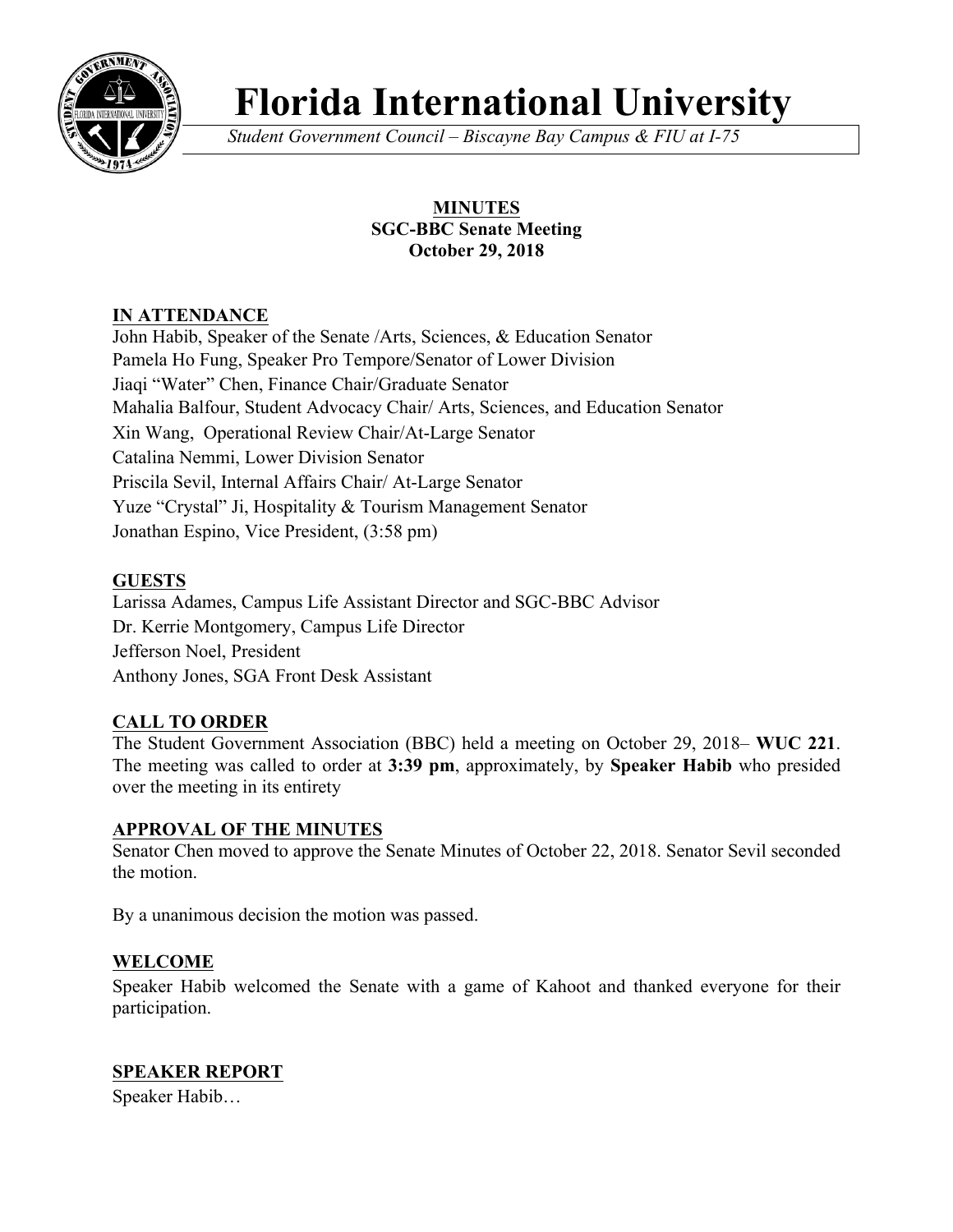- Stated that he knows that many of the senators are working on various initiatives and that he is very happy that they are all doing that.
- Informed the senate that they should not forget about working on and finishing the resolutions.

### **SPEAKER PRO REPORT**

Senator Ho Fung…

• Updated the senate in regards to the Congress Meeting, informing the senate that MMC's council was unable to vote on the Congress meeting however, hopefully they will vote on it today and that she will keep everyone updated.

Ms.Adames, "The room has already been reserved for the Congress Meeting so just to make sure that the room still needs to be reserved, is there anyway that someone can confirm with MMC to make sure they will vote on it today?"

Speaker Habib, "Last week MMC was unable to make the motion due to time constraints however, there should be a motion today and I will make sure to keep up with Antonia and Brandon to inform Senator Ho Fung of what happens."

#### **FINANCE CHAIR REPORT**

Senator Chen…

• Informed the senate that she assisting Senator Nemmi in regards to the Food Pantry Thanksgiving Event.

#### **OPERATIONAL REVIEW CHAIR REPORT**

Senator Wang…

- Started her report by welcoming all of the senators, wishing that they all had a great weekend.
- Informed the senate that the Operational Review Chair meeting was canceled for today.
- Informed the senate on projects she is currently working on, stating that everything is going very smoothly.

# **STUDENT ADVOCACY CHAIR REPORT**

Senator Balfour…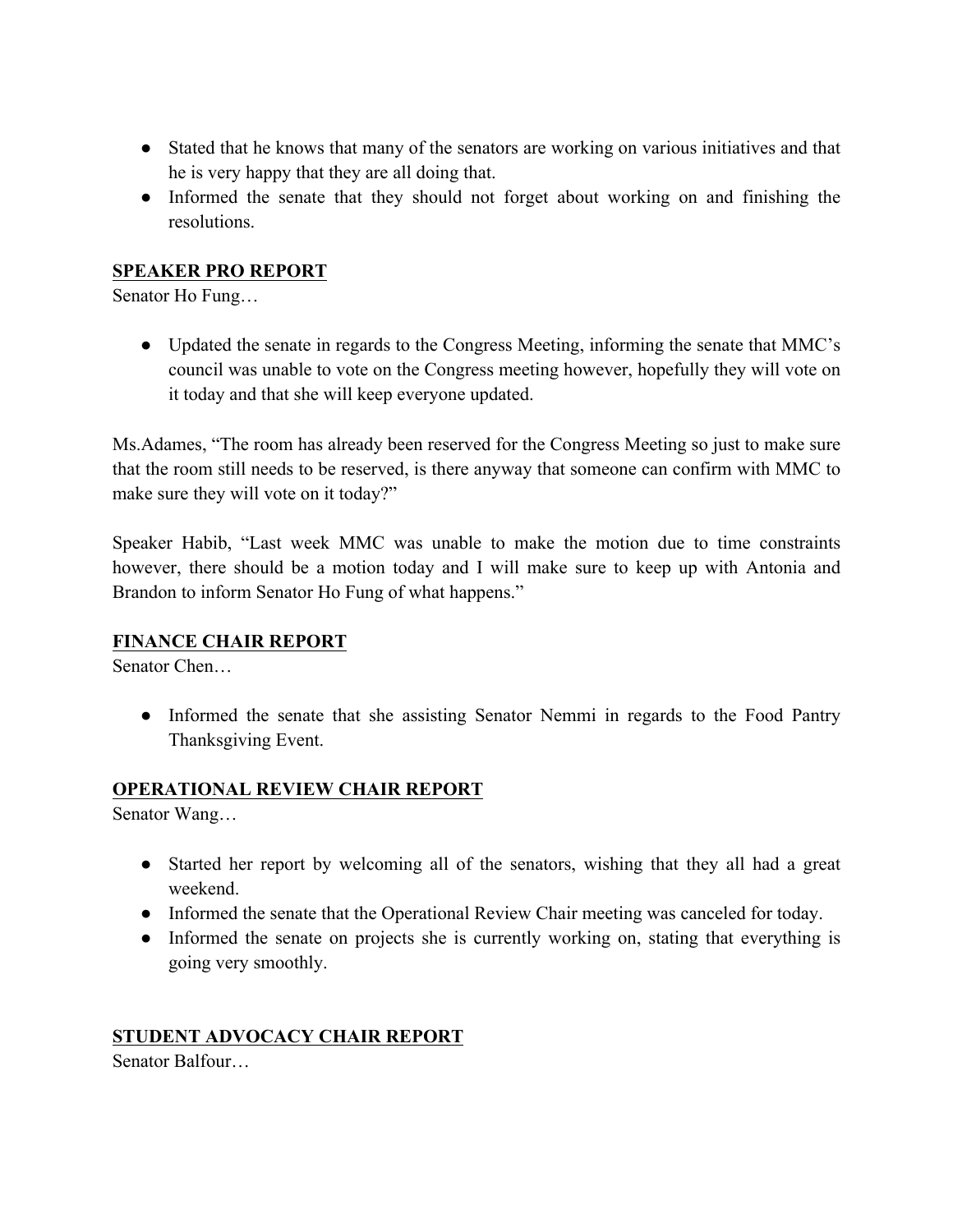• Mentioned that she is continuing her work on the resolution homework and that she has been working on setting up a meeting with President Noel and Vice President Espino.

### **ADVISOR REPORT**

Ms.Adames…

- Reminded the council that early registration is next week and stated, "take full advantage of this and do not wait until the last minute."
- Informed the senate that she has sent out emails to some of them in regards to their stipend paperwork and to please fill it out as soon as possible.
- Informed the senate that they must complete the form and print it out from start to finish and cannot just start and finish it later.

### **SENATOR'S REPORT**

Senator Nemmi…

- Mentioned to the council that she went to her first SLS class and it was great. She spoke about SGA and a support group for exploratory students. She also had a sign-up sheet for students who were interested in joining.
- Informed the council about a Proclamation she is working on with President Noel that honors custodians.

#### **NEW BUSINESS**

#### **A. Approval of the Minutes**

The senate reviewed the minutes of October 22, 2018. The motions regarding the approval of the minutes are found under "APPROVAL OF MINUTES"

#### **B. Food Pantry Event for Thanksgiving in SGA Office**

Senator Nemmi explained to the senate a few of the possible food options and the prices for those food options. (Pizza from Costco - \$10/box; Publix Chicken Strips - \$102/50 Piece; 50 Chicken Wings - \$28.69)

Ms.Adames, "The Costco idea is good but it wouldn't work because you need a membership." Senator Nemmi, "How do you all feel about getting the wings? We could get different sauces and a veggie platter to go with it."

Speaker Habib, "How many wings would we want to get if we decided to go with that option?"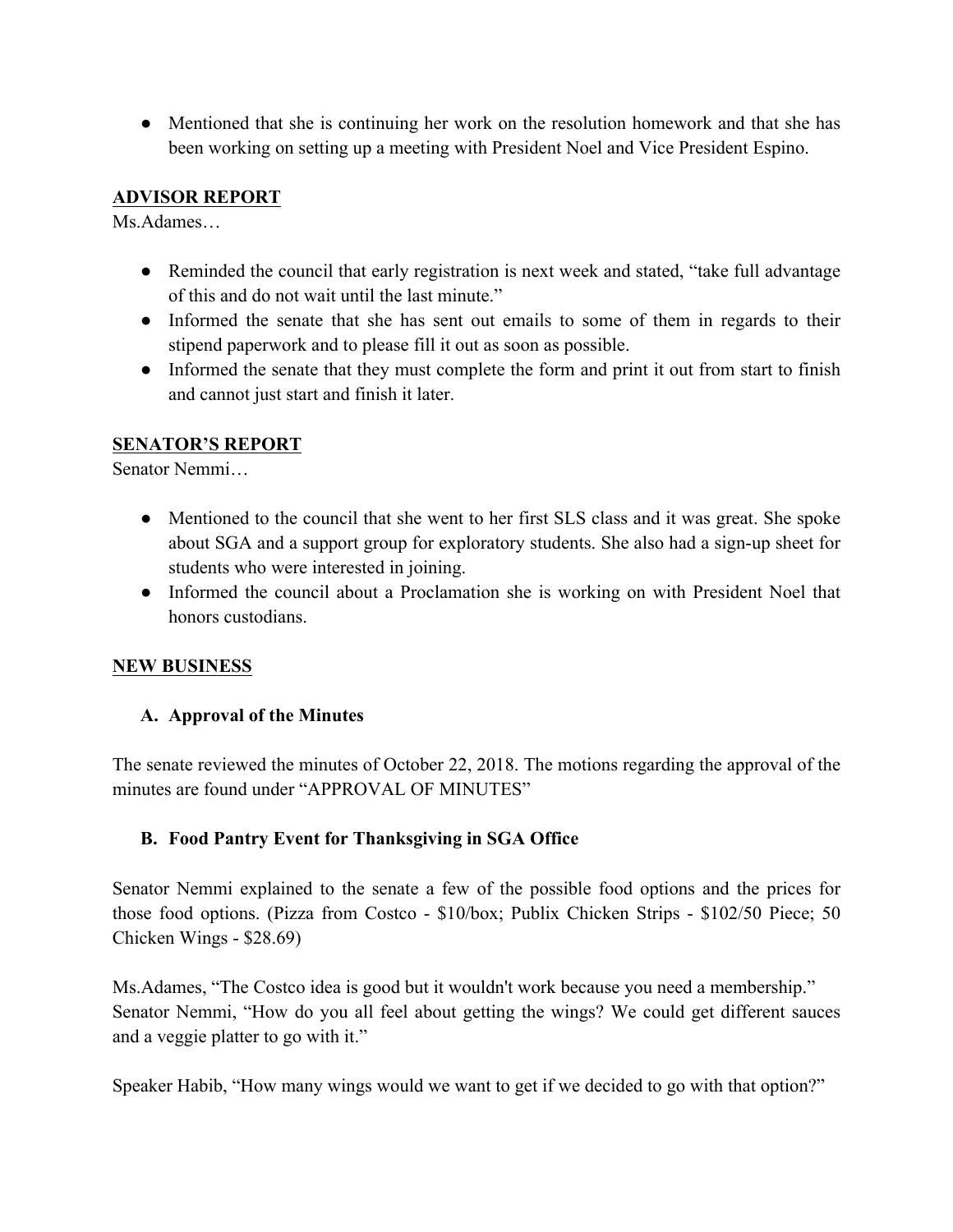Senator Nemmi, "I would say 2 platters of 50 so 2 per person."

Senator Balfour, "If we want it to be more of a treat thing, then why don't we just give cupcakes or something sweet like that because desserts like cupcakes for example are easy to share."

The senate continued to discuss on what type of food they would like to implement for the event.

Senator Nemmi moved to allocate \$200 from the Senate Discretionary to the Food Pantry Thanksgiving event.

Senator Wang seconded the motion.

Roll Call Vote:

John Habib–Yay Mahalia Balfour-Yay Jiaqi "Water" Chen–Yay Pamela Ho Fung-Yay Catalina Nemmi–Yay Xin Wang - Yay Yuze "Crystal" Ji - Yay

By a vote of 7/0/0, \$200 was allocated from the Senate Discretionary to go towards the Food Pantry Thanksgiving event.

#### **DISCUSSION**

Speaker Habib opened floor for quick discussion and and asked the senate if anyone had any questions, concerns, or have heard of any concerns from the students that they would like to bring up.

Senator Balfour reflected on her recent meeting with Faith Snow.

Senator Sevil announced to the senate that in celebration of halloween, she will be selling spooky bags.

Vice President Espino reminded the senate of the Doughnuts with the Dean event and highly recommended for them to attend and spread the word.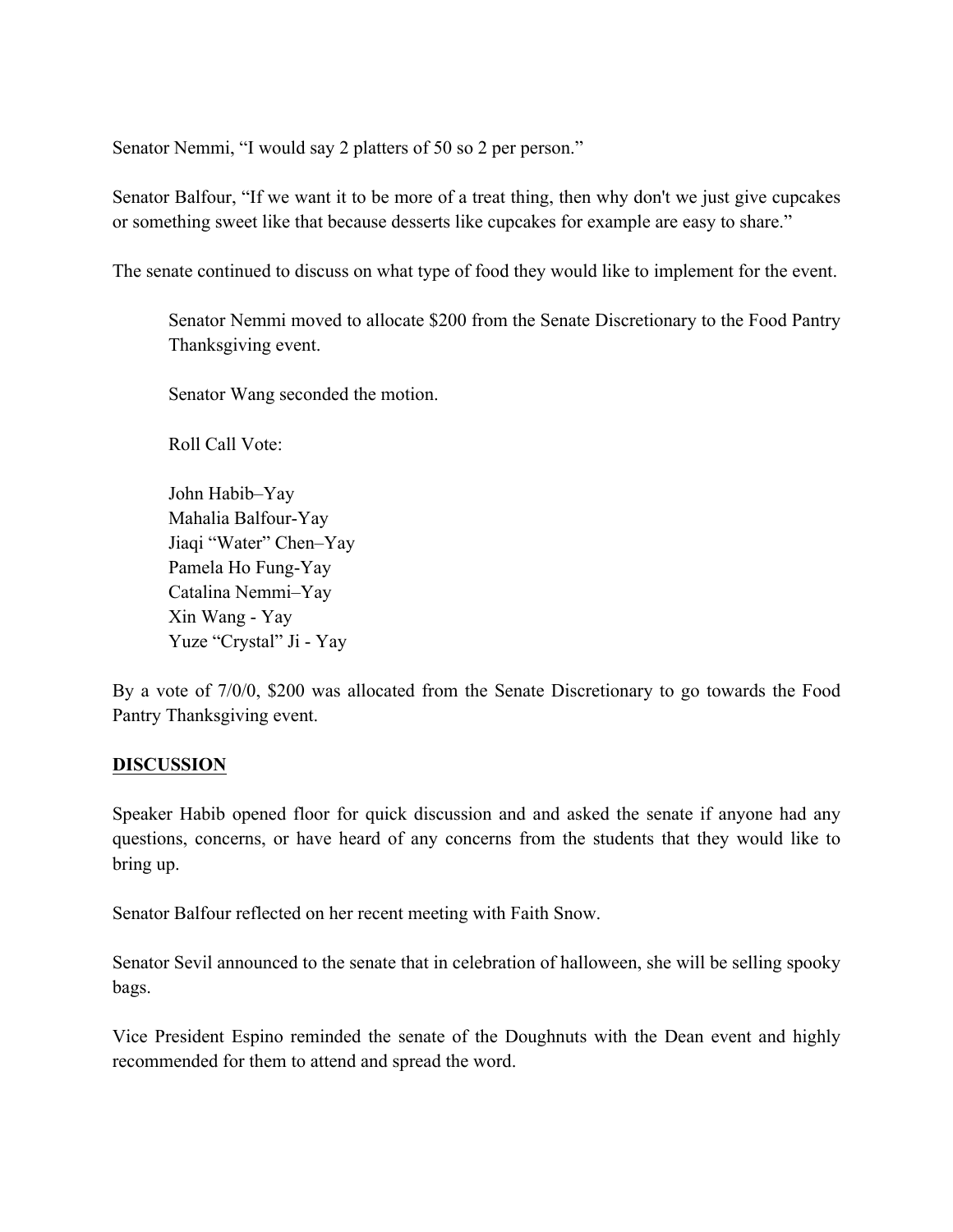President Noel spoke about the Panthers to the Polls Event and announced that to participate they can go to "go.fiu.edu/panthertothepolls

# **ANNOUNCEMENTS**

- a. **Doughnuts with the Dean,** October 30
	- i. 11am-12:30pm
	- ii. WUC 155
- **Nightmare on Panther Street,** October 30
	- 1:00pm-2:30pm
	- WUC 244
- b. **Leadership Lounge,** October 31
	- i. 1pm-2pm
	- ii. WUC 353
- c. **Student Advocacy Committee Meeting,** October 31
	- i. 3pm
	- ii. SGA Conference Room
- d. **General Meeting,** October 31
	- i. 3:30pm
	- ii. WUC 221

# e. **President's Roundtable**, November 1

- i. 11am-1pm
- ii. SGA Conference Room
- iii. Mojo Donuts
- f. **Finance Committee Meeting**, November 5
	- i. Time: 1:15pm
	- ii. Location: SGA Conference Room
- g. **Charting the Course: FIU 2025 - Conversation Series with President Rosenberg and Provost Furton,** November 5th
	- i. 2pm-4pm
	- ii. WUC Theatre
- h. **BBC Active Shooter Training**, November 6th
	- i. 1pm-5pm
	- ii. WUC will be closed
- i. **Career Expo,** November 8th
	- i. 10:30am-3pm
	- ii. Panther Square
- j. **HSA General Body Meeting,** November 8th
	- i. 4pm-6pm
	- ii. WUC 157
- k. **International Day of the Elimination of Violence Against Women**, November 14th
	- i. 11am-2pm
	- ii. Panther Square & Theater
- l. **Self Defense Class,** November 29th
	- i. 6pm-8pm
	- ii. WUC Ballrooms